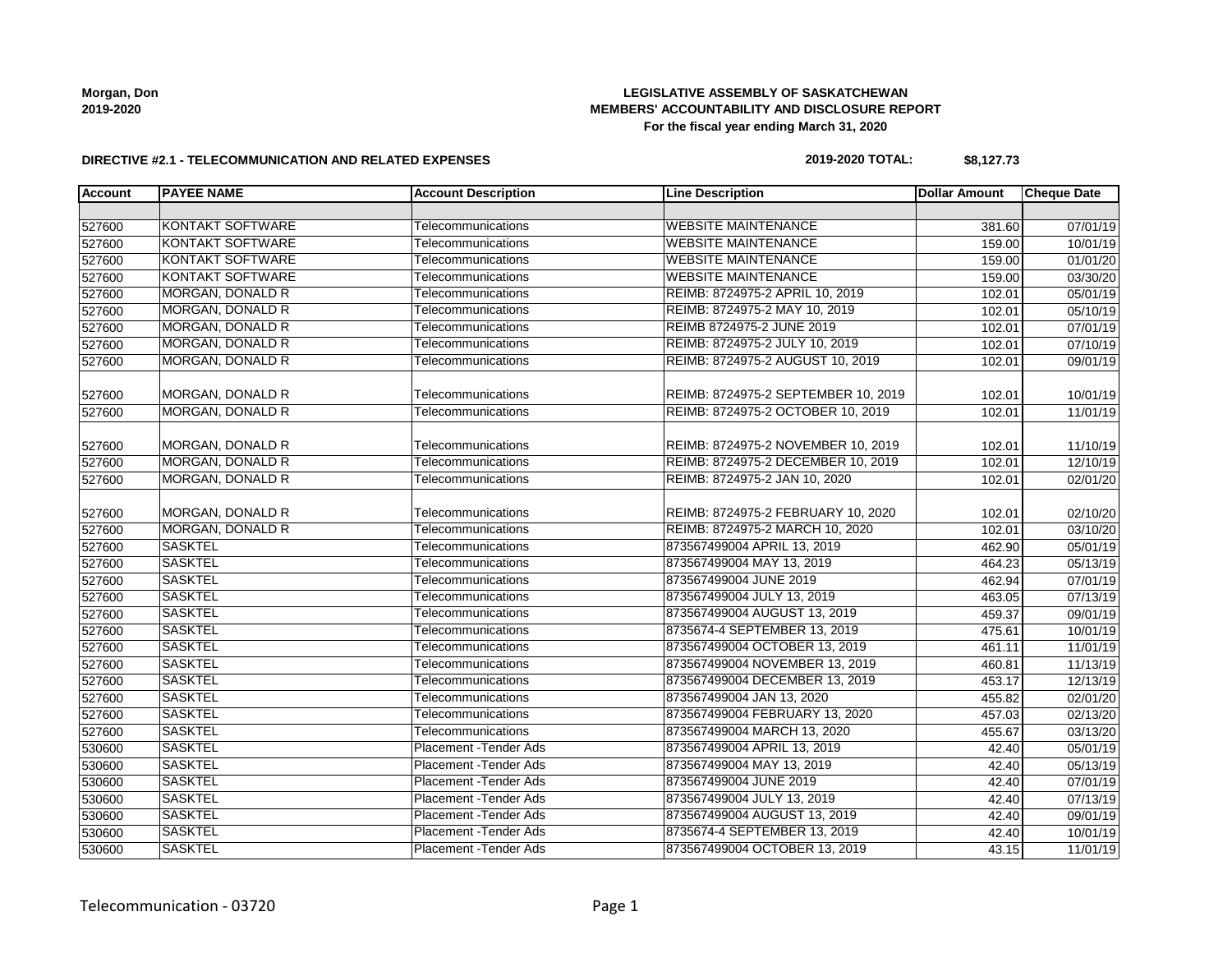| <b>Account</b> | <b>IPAYEE NAME</b> | <b>IAccount Description</b>   | <b>ILine Description</b>        | <b>IDollar Amount</b> | <b>ICheque Date</b> |
|----------------|--------------------|-------------------------------|---------------------------------|-----------------------|---------------------|
| 530600         | <b>SASKTEL</b>     | <b>Placement -Tender Ads</b>  | 1873567499004 NOVEMBER 13, 2019 | 43.15                 | 11/13/19            |
| 530600         | <b>SASKTEL</b>     | <b>Placement - Tender Ads</b> | 873567499004 DECEMBER 13, 2019  | 43.15                 | 12/13/19            |
| 530600         | <b>SASKTEL</b>     | <b>Placement -Tender Ads</b>  | 873567499004 JAN 13, 2020       | 43.15                 | 02/01/20            |
| 530600         | <b>SASKTEL</b>     | <b>Placement - Tender Ads</b> | 873567499004 FEBRUARY 13, 2020  | 43.15                 | 02/13/20            |
| 530600         | <b>SASKTEL</b>     | <b>Placement -Tender Ads</b>  | 873567499004 MARCH 13, 2020     | 43.15                 | 03/13/20            |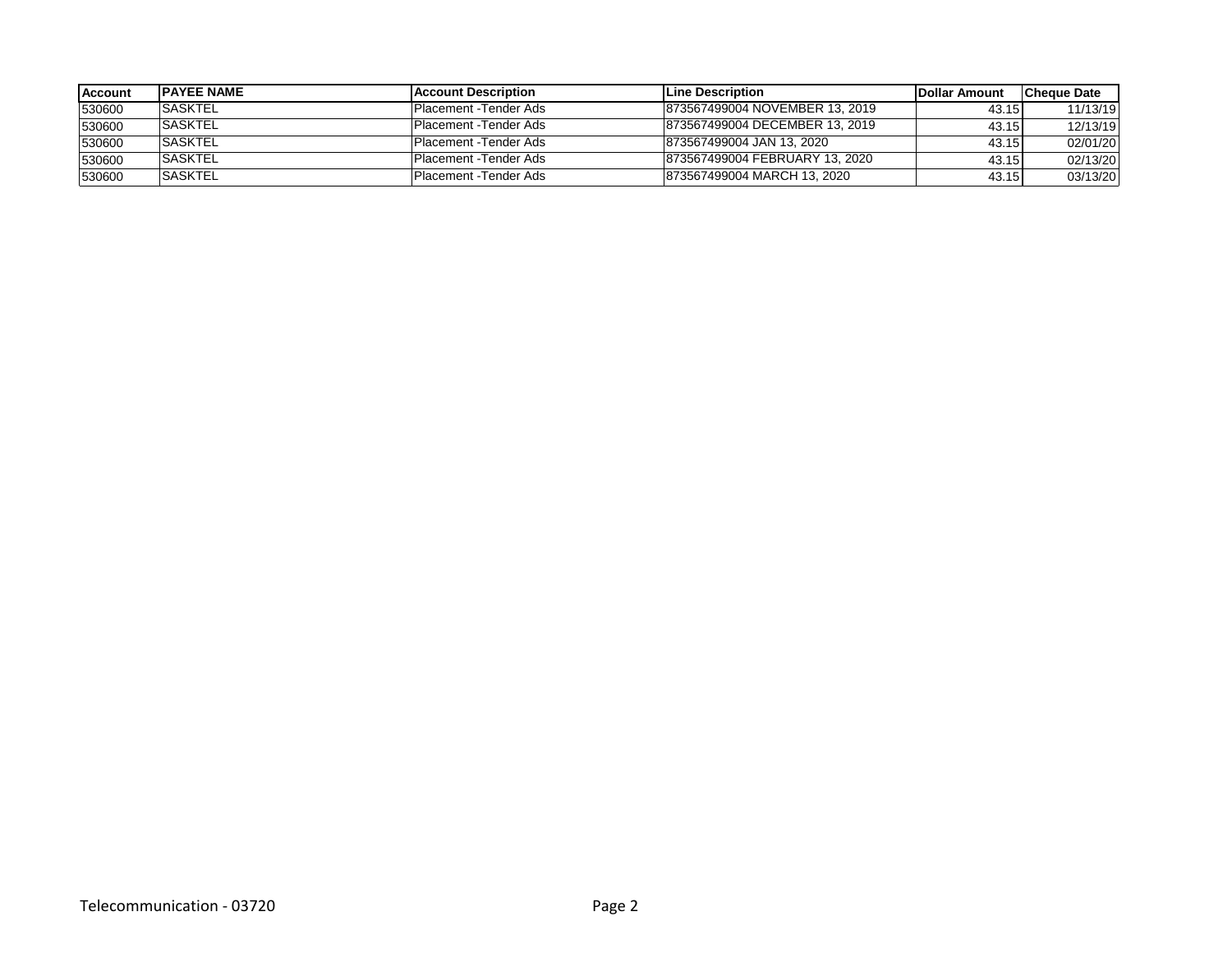| Morgan, Don |
|-------------|
| 2019-2020   |

# **LEGISLATIVE ASSEMBLY OF SASKATCHEWAN MEMBERS' ACCOUNTABILITY AND DISCLOSURE REPORT For the fiscal year ending March 31, 2020**

## **DIRECTIVE #3.1 - MLA TRAVEL AND LIVING EXPENSES**

| 2019-2020 TOTAL: | \$13,353.34 |
|------------------|-------------|
|------------------|-------------|

| <b>Account</b> | <b>PAYEE NAME</b>                                          | <b>Account Description</b>  | <b>Line Description</b>                         | <b>Dollar Amount</b> | <b>Cheque Date</b> |
|----------------|------------------------------------------------------------|-----------------------------|-------------------------------------------------|----------------------|--------------------|
|                |                                                            |                             |                                                 |                      |                    |
| 541900         | MINISTER OF FINANCE-MINISTRY OF<br><b>CENTRAL SERVICES</b> | Elected Rep - Travel        | APRIL 2019 CVA RENTAL                           | 354.65               | 05/16/19           |
|                | MINISTER OF FINANCE-MINISTRY OF                            |                             |                                                 |                      |                    |
| 541900         | <b>CENTRAL SERVICES</b>                                    | <b>Elected Rep - Travel</b> | <b>MAY 2019 CVA</b>                             | 44.19                | 06/01/19           |
| 541900         | MINISTER OF FINANCE-MINISTRY OF<br><b>CENTRAL SERVICES</b> | <b>Elected Rep - Travel</b> | MLA CVA JUNE 2019                               | 114.66               | 08/01/19           |
| 541900         | MINISTER OF FINANCE-MINISTRY OF<br><b>CENTRAL SERVICES</b> | <b>Elected Rep - Travel</b> | JULY 2019 CVA                                   | 446.94               | 08/19/19           |
| 541900         | MINISTER OF FINANCE-MINISTRY OF<br><b>CENTRAL SERVICES</b> | Elected Rep - Travel        | CVA AUGUST 2019                                 | 719.64               | 10/01/19           |
| 541900         | MINISTER OF FINANCE-MINISTRY OF<br><b>CENTRAL SERVICES</b> | Elected Rep - Travel        | SEPTEMBER 2019 CVA                              | 795.80               | 10/17/19           |
| 541900         | MINISTER OF FINANCE-MINISTRY OF<br><b>CENTRAL SERVICES</b> | Elected Rep - Travel        | OCTOBER 2019 CVA TRAVEL - MLA                   | 389.41               | 11/20/19           |
| 541900         | MINISTER OF FINANCE-MINISTRY OF<br><b>CENTRAL SERVICES</b> | Elected Rep - Travel        | NOVEMBER 2019 CVA TRAVEL                        | 556.01               | 12/01/19           |
| 541900         | MINISTER OF FINANCE-MINISTRY OF<br><b>CENTRAL SERVICES</b> | <b>Elected Rep - Travel</b> | DECEMBER 2019 CVA TRAVEL                        | 556.88               | 01/01/20           |
| 541900         | MINISTER OF FINANCE-MINISTRY OF<br><b>CENTRAL SERVICES</b> | Elected Rep - Travel        | FEBRUARY 2020 CVA                               | 435.58               | 03/01/20           |
| 541900         | MINISTER OF FINANCE-MINISTRY OF<br><b>CENTRAL SERVICES</b> | Elected Rep - Travel        | JANUARY 2020 MLA CVA TRAVEL                     | 380.38               | 03/02/20           |
| 541900         | MINISTER OF FINANCE-MINISTRY OF<br><b>CENTRAL SERVICES</b> | Elected Rep - Travel        | CVA TRAVEL MARCH 2020                           | 204.86               | 03/31/20           |
| 541900         | MORGAN, DONALD R                                           | Elected Rep - Travel        | APR/19 MLA REGINA<br><b>ACCOMMODATIONS</b>      | 634.05               | 05/01/19           |
| 541900         | MORGAN, DONALD R                                           | <b>Elected Rep - Travel</b> | MAY 2019 MLA REGINA<br><b>ACCOMMODATIONS</b>    | 634.05               | 07/04/19           |
| 541900         | <b>MORGAN, DONALD R</b>                                    | <b>Elected Rep - Travel</b> | MLA TRAVEL JUNE 15 - 24, 2019                   | 92.00                | 07/10/19           |
| 541900         | MORGAN, DONALD R                                           | <b>Elected Rep - Travel</b> | JUNE 2019 MLA REGINA<br><b>ACCOMMODATIONS</b>   | 634.05               | 07/10/19           |
| 541900         | <b>MORGAN, DONALD R</b>                                    | Elected Rep - Travel        | JULY 2019 MLA REGINA<br><b>ACCOMMODATIONS</b>   | 650.82               | 08/16/19           |
| 541900         | MORGAN, DONALD R                                           | Elected Rep - Travel        | AUGUST 2019 MLA REGINA<br><b>ACCOMMODATIONS</b> | 650.82               | 09/10/19           |
| 541900         | MORGAN, DONALD R                                           | <b>Elected Rep - Travel</b> | MLA TRAVEL JULY 10 - AUGUST 9, 2019             | 331.80               | 09/12/19           |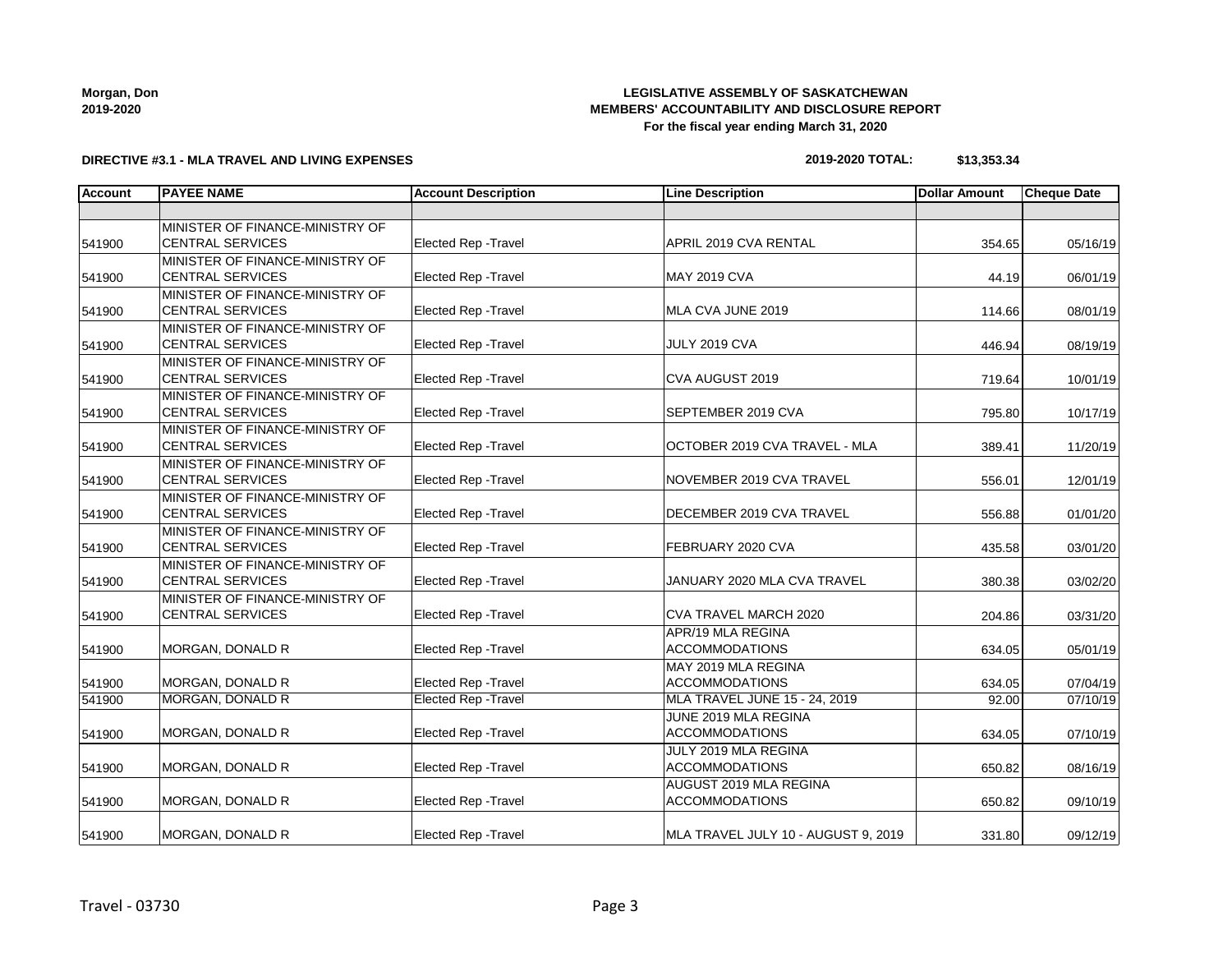| <b>Account</b> | <b>IPAYEE NAME</b> | <b>Account Description</b>  | Line Description                 | <b>Dollar Amount</b> | <b>Cheque Date</b> |
|----------------|--------------------|-----------------------------|----------------------------------|----------------------|--------------------|
|                |                    |                             | SEPTEMBER 2019 MLA REGINA        |                      |                    |
| 541900         | MORGAN, DONALD R   | <b>Elected Rep - Travel</b> | <b>ACCOMMODATIONS</b>            | 650.82               | 10/17/19           |
|                |                    |                             | OCTOBER 2019 MLA REGINA          |                      |                    |
| 541900         | MORGAN, DONALD R   | <b>Elected Rep - Travel</b> | <b>ACCOMMODATIONS</b>            | 650.82               | 11/15/19           |
| 541900         | MORGAN, DONALD R   | <b>Elected Rep - Travel</b> | MLA TRAVEL NOVEMBER 7 - 14, 2019 | 211.95               | 11/27/19           |
|                |                    |                             | NOVEMBER 2019 MLA REGINA         |                      |                    |
| 541900         | MORGAN, DONALD R   | Elected Rep - Travel        | <b>ACCOMMODATIONS</b>            | 648.36               | 12/06/19           |
|                |                    |                             | DECEMBER 2019 MLA REGINA         |                      |                    |
| 541900         | MORGAN, DONALD R   | <b>Elected Rep - Travel</b> | <b>ACCOMMODATIONS</b>            | 640.72               | 01/02/20           |
|                |                    |                             | JANUARY 2020 MLA REGINA          |                      |                    |
| 541900         | MORGAN, DONALD R   | <b>Elected Rep - Travel</b> | <b>ACCOMMODATIONS</b>            | 641.36               | 02/14/20           |
|                |                    |                             | FEB 2020 MLA REGINA              |                      |                    |
| 541900         | MORGAN, DONALD R   | Elected Rep - Travel        | <b>ACCOMMODATION</b>             | 641.36               | 03/16/20           |
|                |                    |                             | MARCH 2020 MLA REGINA            |                      |                    |
| 541900         | MORGAN, DONALD R   | <b>Elected Rep - Travel</b> | <b>ACCOMMODATIONS</b>            | 641.36               | 03/31/20           |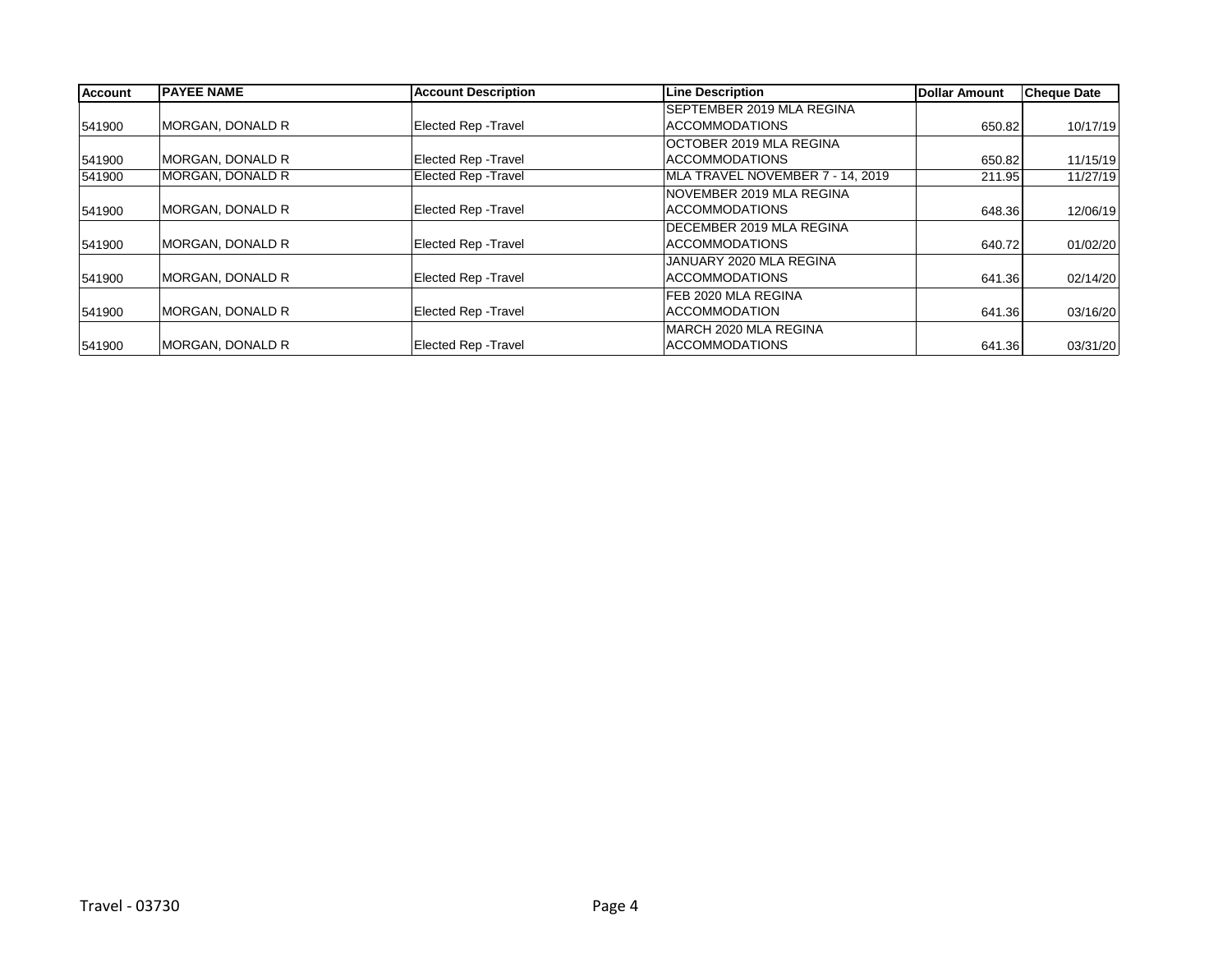**Morgan, Don 2019-2020**

# **LEGISLATIVE ASSEMBLY OF SASKATCHEWAN MEMBERS' ACCOUNTABILITY AND DISCLOSURE REPORT For the fiscal year ending March 31, 2020**

#### **DIRECTIVE #4.1 - CONSTITUENCY SERVICE EXPENSES**

| 2019-2020 TOTAL: | \$51,565.16 |
|------------------|-------------|
|------------------|-------------|

| <b>Account</b> | <b>PAYEE NAME</b>                                          | <b>Account Description</b>                                                 | <b>Line Description</b>         | <b>Dollar Amount</b> | <b>Cheque Date</b> |
|----------------|------------------------------------------------------------|----------------------------------------------------------------------------|---------------------------------|----------------------|--------------------|
|                |                                                            |                                                                            |                                 |                      |                    |
| 521372         | <b>IMAGERY</b>                                             | <b>Photographer's Services</b>                                             | PHOTOGRAPHIC SERVICES           | 5,122.82             | 01/07/20           |
| 522000         | <b>LAKEVIEW PLACE VENTURES</b>                             | Rent of Ground, Buildings and Other Space   MAY 2019 MLA OFFICE RENT       |                                 | 1,755.00             | 04/12/19           |
| 522000         | <b>LAKEVIEW PLACE VENTURES</b>                             | Rent of Ground, Buildings and Other Space                                  | JUNE 2019 MLA OFFICE RENT       | 1,755.00             | 05/15/19           |
| 522000         | <b>LAKEVIEW PLACE VENTURES</b>                             | Rent of Ground, Buildings and Other Space   APRIL 2019 MLA OFFICE RENT     |                                 | 1,755.00             | 06/01/19           |
| 522000         | LAKEVIEW PLACE VENTURES                                    | Rent of Ground, Buildings and Other Space JULY 2019 MLA OFFICE RENT        |                                 | 1,755.00             | 06/12/19           |
| 522000         | LAKEVIEW PLACE VENTURES                                    | Rent of Ground, Buildings and Other Space   AUGUST 2019 MLA OFFICE RENT    |                                 | 1,755.00             | 07/18/19           |
| 522000         | <b>LAKEVIEW PLACE VENTURES</b>                             | Rent of Ground, Buildings and Other Space   SEPTEMBER 2019 MLA OFFICE RENT |                                 | 1,755.00             | 08/02/19           |
| 522000         | <b>LAKEVIEW PLACE VENTURES</b>                             | Rent of Ground, Buildings and Other Space   OCTOBER 2019 MLA OFFICE RENT   |                                 | 1,755.00             | 09/10/19           |
| 522000         | <b>LAKEVIEW PLACE VENTURES</b>                             | Rent of Ground, Buildings and Other Space NOVEMBER 2019 MLA OFFICE RENT    |                                 | 1,755.00             | 10/01/19           |
| 522000         | <b>LAKEVIEW PLACE VENTURES</b>                             | Rent of Ground, Buildings and Other Space   DECEMBER 2019 MLA OFFICE RENT  |                                 | 1,755.00             | 11/05/19           |
| 522000         | <b>LAKEVIEW PLACE VENTURES</b>                             | Rent of Ground, Buildings and Other Space   JANUARY 2020 MLA OFFICE RENT   |                                 | 1,755.00             | 12/03/19           |
| 522000         | LAKEVIEW PLACE VENTURES                                    | Rent of Ground, Buildings and Other Space   FEBURARY 2020 MLA OFFICE RENT  |                                 | 1,755.00             | 01/02/20           |
| 522000         | <b>LAKEVIEW PLACE VENTURES</b>                             | Rent of Ground, Buildings and Other Space   MARCH 2020 MLA OFFICE RENT     |                                 | 1,755.00             | 02/07/20           |
| 522200         | MINISTER OF FINANCE-MINISTRY OF<br><b>CENTRAL SERVICES</b> | <b>Rent of Photocopiers</b>                                                | <b>PHOTOCOPIER SERVICE FEES</b> | 100.00               | 01/01/20           |
| 522200         | <b>TOSHIBA OF CANADA LTD.</b>                              | Rent of Photocopiers                                                       | <b>COPIER CHARGES</b>           | 92.09                | 05/01/19           |
| 522200         | TOSHIBA OF CANADA LTD.                                     | Rent of Photocopiers                                                       | <b>COPIER CHARGES</b>           | 92.50                | 05/08/19           |
| 522200         | TOSHIBA OF CANADA LTD.                                     | Rent of Photocopiers                                                       | <b>COPIER CHARGES</b>           | 92.71                | 07/01/19           |
| 522200         | TOSHIBA OF CANADA LTD.                                     | Rent of Photocopiers                                                       | <b>COPIER CHARGES</b>           | 92.00                | 07/09/19           |
| 522200         | TOSHIBA OF CANADA LTD.                                     | Rent of Photocopiers                                                       | <b>COPIER CHARGES</b>           | 91.36                | 09/01/19           |
| 522200         | TOSHIBA OF CANADA LTD.                                     | Rent of Photocopiers                                                       | <b>COPIER CHARGES</b>           | 91.36                | 10/01/19           |
| 522200         | TOSHIBA OF CANADA LTD.                                     | Rent of Photocopiers                                                       | <b>COPIER CHARGES</b>           | 92.64                | 10/07/19           |
| 522200         | TOSHIBA OF CANADA LTD.                                     | Rent of Photocopiers                                                       | <b>COPIER CHARGES</b>           | 94.43                | 11/06/19           |
| 522200         | TOSHIBA TEC CANADA BUSINESS<br><b>SOLUTIONS INC</b>        | <b>Rent of Photocopiers</b>                                                | <b>COPIER CHARGES</b>           | 91.36                | 12/10/19           |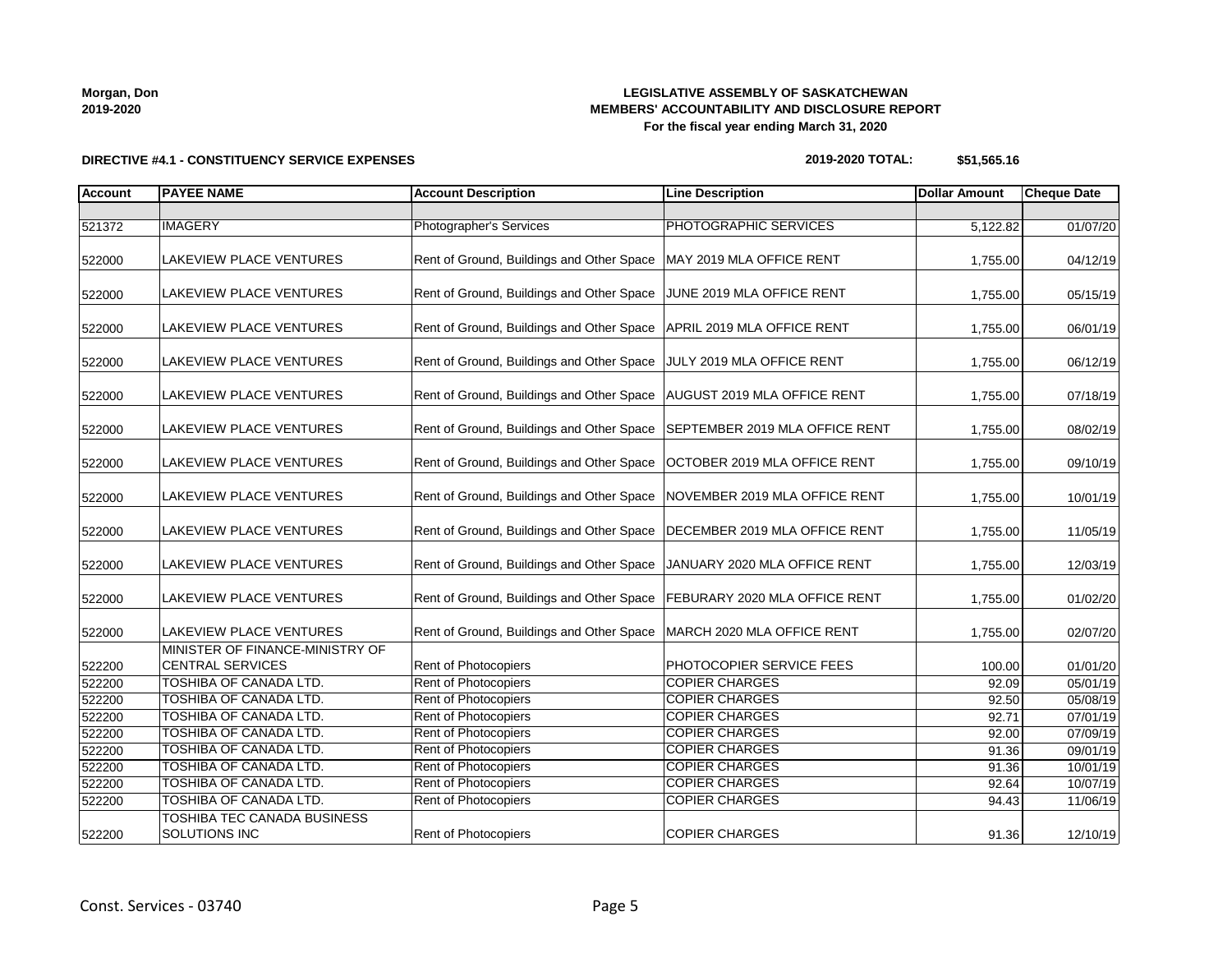| <b>TOSHIBA TEC CANADA BUSINESS</b><br>SOLUTIONS INC<br><b>Rent of Photocopiers</b><br><b>COPIER CHARGES</b><br>91.78<br>02/01/20<br>TOSHIBA TEC CANADA BUSINESS<br>SOLUTIONS INC<br>Rent of Photocopiers<br><b>COPIER CHARGES</b><br>02/06/20<br>92.12<br>TOSHIBA TEC CANADA BUSINESS<br><b>SOLUTIONS INC</b><br><b>COPIER CHARGES</b><br><b>Rent of Photocopiers</b><br>92.59<br>03/10/20<br><b>Insurance Premiums</b><br>POLICY #C700339556<br><b>GALON INSURANCE BROKERS</b><br>748.36<br>03/01/20<br>Postal, Courier, Freight and Related<br><b>POSTAGE</b><br><b>CANADA POST CORPORATION</b><br>07/01/19<br>1,192.81<br><b>KNOSS, ANGELA</b><br>Postal, Courier, Freight and Related<br><b>POSTAGE</b><br>01/15/20<br>3.30<br>Postal, Courier, Freight and Related<br><b>POSTAGE</b><br><b>SASKATCHEWAN PARTY CAUCUS</b><br>09/01/19<br>35.34<br><b>TECHNICAL SERVICES</b><br>528000<br><b>STOCK SALES &amp; SERVICES</b><br><b>Support Services</b><br>400.00<br>10/01/19<br><b>STOCK SALES &amp; SERVICES</b><br><b>Support Services</b><br><b>TECHNICAL SERVICES</b><br>03/05/20<br>397.50<br><b>REIMB: CONFERENCE</b><br>MORGAN, DONALD R<br><b>Professional Development</b><br>529200<br>782.94<br>09/03/19<br><b>Communications Development Costs</b><br>PATTISON OUTDOOR ADVERTISING LP<br>ADVERTISING PRODUCTION<br>530000<br>466.40<br>12/02/19<br>MARU GROUP CANADA INC.<br>Primary Research/Focus group<br>530300<br>Ad Hoc Research<br>05/01/19<br>632.98<br>MARU GROUP CANADA INC.<br>Primary Research/Focus group<br>Ad Hoc Research<br>08/01/19<br>530300<br>632.98<br><b>MARU GROUP CANADA INC.</b><br>Primary Research/Focus group<br><b>AD HOC RESEARCH</b><br>530300<br>661.11<br>11/01/19<br>MARU GROUP CANADA INC.<br>Primary Research/Focus group<br>Ad Hoc Research<br>530300<br>03/01/20<br>661.11<br><b>BELL MEDIA INC.</b><br><b>Media Placement</b><br><b>ADVERTISING</b><br>01/01/20<br>530500<br>1,630.00<br><b>BELL MEDIA INC.</b><br>Media Placement<br><b>ADVERTISING</b><br>530500<br>870.00<br>02/01/20<br><b>Media Placement</b><br><b>BELL MEDIA INC.</b><br><b>ADVERTISING</b><br>03/01/20<br>530500<br>125.00<br><b>CALDAJ GROUP OF COMPANIES</b><br><b>ADVERTISING - NO GST</b><br>Media Placement<br>04/09/19<br>761.90<br><b>CALDAJ GROUP OF COMPANIES</b><br><b>Media Placement</b><br><b>ADVERTISING</b><br>530500<br>03/01/20<br>800.00<br><b>ADVERTISING</b><br><b>CHABAD OF SASKATOON</b><br>Media Placement<br>87.50<br>01/01/20<br>530500<br>CHILD FIND SASKATCHEWAN<br>Media Placement<br><b>ADVERTISING</b><br>530500<br>06/01/19<br>55.55<br><b>CREATIVE OUTDOOR</b><br><b>Media Placement</b><br><b>ADVERTISING</b><br>04/01/19<br>530500<br>1,668.00<br>MORGAN, DONALD R<br>Media Placement<br><b>REIMB: ADVERTISING</b><br>210.40<br>06/01/19<br>MORGAN, DONALD R<br><b>Media Placement</b><br><b>REIMB: ADVERTISING</b><br>530500<br>06/01/19<br>210.40<br>MORGAN, DONALD R<br><b>Media Placement</b><br><b>REIMB: ADVERTISING</b><br>530500<br>210.40<br>06/01/19<br>MORGAN, DONALD R<br>Media Placement<br><b>REIMB: ADVERTISING</b><br>530500<br>210.40<br>06/01/19<br><b>ADVERTISING</b><br>PATTISON OUTDOOR ADVERTISING LP<br>Media Placement<br>12/02/19<br>530500<br>1,500.00<br>PATTISON OUTDOOR ADVERTISING LP<br>Media Placement<br><b>ADVERTISING</b><br>01/01/20<br>530500<br>750.00<br>ROSEWOOD COMMUNITY ASSOCIATION Media Placement<br><b>ADVERTISING</b><br>06/01/19<br>530500<br>45.00<br>ROSEWOOD COMMUNITY ASSOCIATION Media Placement<br><b>ADVERTISING</b><br>09/01/19<br>530500<br>45.00<br>ROSEWOOD COMMUNITY ASSOCIATION Media Placement<br><b>ADVERTISING</b><br>530500<br>45.00<br>12/01/19<br><b>SASK MUSIC EDUCATORS</b><br><b>ASSOCIATION</b><br>Media Placement<br><b>ADVERTISING</b><br>45.00<br>12/01/19<br>530500 | <b>Account</b> | <b>PAYEE NAME</b> | <b>Account Description</b> | <b>Line Description</b> | <b>Dollar Amount</b> | <b>Cheque Date</b> |
|----------------------------------------------------------------------------------------------------------------------------------------------------------------------------------------------------------------------------------------------------------------------------------------------------------------------------------------------------------------------------------------------------------------------------------------------------------------------------------------------------------------------------------------------------------------------------------------------------------------------------------------------------------------------------------------------------------------------------------------------------------------------------------------------------------------------------------------------------------------------------------------------------------------------------------------------------------------------------------------------------------------------------------------------------------------------------------------------------------------------------------------------------------------------------------------------------------------------------------------------------------------------------------------------------------------------------------------------------------------------------------------------------------------------------------------------------------------------------------------------------------------------------------------------------------------------------------------------------------------------------------------------------------------------------------------------------------------------------------------------------------------------------------------------------------------------------------------------------------------------------------------------------------------------------------------------------------------------------------------------------------------------------------------------------------------------------------------------------------------------------------------------------------------------------------------------------------------------------------------------------------------------------------------------------------------------------------------------------------------------------------------------------------------------------------------------------------------------------------------------------------------------------------------------------------------------------------------------------------------------------------------------------------------------------------------------------------------------------------------------------------------------------------------------------------------------------------------------------------------------------------------------------------------------------------------------------------------------------------------------------------------------------------------------------------------------------------------------------------------------------------------------------------------------------------------------------------------------------------------------------------------------------------------------------------------------------------------------------------------------------------------------------------------------------------------------------------------------------------------------------------------------------------------------------------------------------------------------------------------------------------------------------------------------------------------------------------------------------------------------------------------------------------------------------------------|----------------|-------------------|----------------------------|-------------------------|----------------------|--------------------|
|                                                                                                                                                                                                                                                                                                                                                                                                                                                                                                                                                                                                                                                                                                                                                                                                                                                                                                                                                                                                                                                                                                                                                                                                                                                                                                                                                                                                                                                                                                                                                                                                                                                                                                                                                                                                                                                                                                                                                                                                                                                                                                                                                                                                                                                                                                                                                                                                                                                                                                                                                                                                                                                                                                                                                                                                                                                                                                                                                                                                                                                                                                                                                                                                                                                                                                                                                                                                                                                                                                                                                                                                                                                                                                                                                                                                                |                |                   |                            |                         |                      |                    |
|                                                                                                                                                                                                                                                                                                                                                                                                                                                                                                                                                                                                                                                                                                                                                                                                                                                                                                                                                                                                                                                                                                                                                                                                                                                                                                                                                                                                                                                                                                                                                                                                                                                                                                                                                                                                                                                                                                                                                                                                                                                                                                                                                                                                                                                                                                                                                                                                                                                                                                                                                                                                                                                                                                                                                                                                                                                                                                                                                                                                                                                                                                                                                                                                                                                                                                                                                                                                                                                                                                                                                                                                                                                                                                                                                                                                                | 522200         |                   |                            |                         |                      |                    |
|                                                                                                                                                                                                                                                                                                                                                                                                                                                                                                                                                                                                                                                                                                                                                                                                                                                                                                                                                                                                                                                                                                                                                                                                                                                                                                                                                                                                                                                                                                                                                                                                                                                                                                                                                                                                                                                                                                                                                                                                                                                                                                                                                                                                                                                                                                                                                                                                                                                                                                                                                                                                                                                                                                                                                                                                                                                                                                                                                                                                                                                                                                                                                                                                                                                                                                                                                                                                                                                                                                                                                                                                                                                                                                                                                                                                                |                |                   |                            |                         |                      |                    |
|                                                                                                                                                                                                                                                                                                                                                                                                                                                                                                                                                                                                                                                                                                                                                                                                                                                                                                                                                                                                                                                                                                                                                                                                                                                                                                                                                                                                                                                                                                                                                                                                                                                                                                                                                                                                                                                                                                                                                                                                                                                                                                                                                                                                                                                                                                                                                                                                                                                                                                                                                                                                                                                                                                                                                                                                                                                                                                                                                                                                                                                                                                                                                                                                                                                                                                                                                                                                                                                                                                                                                                                                                                                                                                                                                                                                                | 522200         |                   |                            |                         |                      |                    |
|                                                                                                                                                                                                                                                                                                                                                                                                                                                                                                                                                                                                                                                                                                                                                                                                                                                                                                                                                                                                                                                                                                                                                                                                                                                                                                                                                                                                                                                                                                                                                                                                                                                                                                                                                                                                                                                                                                                                                                                                                                                                                                                                                                                                                                                                                                                                                                                                                                                                                                                                                                                                                                                                                                                                                                                                                                                                                                                                                                                                                                                                                                                                                                                                                                                                                                                                                                                                                                                                                                                                                                                                                                                                                                                                                                                                                |                |                   |                            |                         |                      |                    |
|                                                                                                                                                                                                                                                                                                                                                                                                                                                                                                                                                                                                                                                                                                                                                                                                                                                                                                                                                                                                                                                                                                                                                                                                                                                                                                                                                                                                                                                                                                                                                                                                                                                                                                                                                                                                                                                                                                                                                                                                                                                                                                                                                                                                                                                                                                                                                                                                                                                                                                                                                                                                                                                                                                                                                                                                                                                                                                                                                                                                                                                                                                                                                                                                                                                                                                                                                                                                                                                                                                                                                                                                                                                                                                                                                                                                                | 522200         |                   |                            |                         |                      |                    |
|                                                                                                                                                                                                                                                                                                                                                                                                                                                                                                                                                                                                                                                                                                                                                                                                                                                                                                                                                                                                                                                                                                                                                                                                                                                                                                                                                                                                                                                                                                                                                                                                                                                                                                                                                                                                                                                                                                                                                                                                                                                                                                                                                                                                                                                                                                                                                                                                                                                                                                                                                                                                                                                                                                                                                                                                                                                                                                                                                                                                                                                                                                                                                                                                                                                                                                                                                                                                                                                                                                                                                                                                                                                                                                                                                                                                                | 522500         |                   |                            |                         |                      |                    |
|                                                                                                                                                                                                                                                                                                                                                                                                                                                                                                                                                                                                                                                                                                                                                                                                                                                                                                                                                                                                                                                                                                                                                                                                                                                                                                                                                                                                                                                                                                                                                                                                                                                                                                                                                                                                                                                                                                                                                                                                                                                                                                                                                                                                                                                                                                                                                                                                                                                                                                                                                                                                                                                                                                                                                                                                                                                                                                                                                                                                                                                                                                                                                                                                                                                                                                                                                                                                                                                                                                                                                                                                                                                                                                                                                                                                                | 525000         |                   |                            |                         |                      |                    |
|                                                                                                                                                                                                                                                                                                                                                                                                                                                                                                                                                                                                                                                                                                                                                                                                                                                                                                                                                                                                                                                                                                                                                                                                                                                                                                                                                                                                                                                                                                                                                                                                                                                                                                                                                                                                                                                                                                                                                                                                                                                                                                                                                                                                                                                                                                                                                                                                                                                                                                                                                                                                                                                                                                                                                                                                                                                                                                                                                                                                                                                                                                                                                                                                                                                                                                                                                                                                                                                                                                                                                                                                                                                                                                                                                                                                                | 525000         |                   |                            |                         |                      |                    |
|                                                                                                                                                                                                                                                                                                                                                                                                                                                                                                                                                                                                                                                                                                                                                                                                                                                                                                                                                                                                                                                                                                                                                                                                                                                                                                                                                                                                                                                                                                                                                                                                                                                                                                                                                                                                                                                                                                                                                                                                                                                                                                                                                                                                                                                                                                                                                                                                                                                                                                                                                                                                                                                                                                                                                                                                                                                                                                                                                                                                                                                                                                                                                                                                                                                                                                                                                                                                                                                                                                                                                                                                                                                                                                                                                                                                                | 525000         |                   |                            |                         |                      |                    |
|                                                                                                                                                                                                                                                                                                                                                                                                                                                                                                                                                                                                                                                                                                                                                                                                                                                                                                                                                                                                                                                                                                                                                                                                                                                                                                                                                                                                                                                                                                                                                                                                                                                                                                                                                                                                                                                                                                                                                                                                                                                                                                                                                                                                                                                                                                                                                                                                                                                                                                                                                                                                                                                                                                                                                                                                                                                                                                                                                                                                                                                                                                                                                                                                                                                                                                                                                                                                                                                                                                                                                                                                                                                                                                                                                                                                                |                |                   |                            |                         |                      |                    |
|                                                                                                                                                                                                                                                                                                                                                                                                                                                                                                                                                                                                                                                                                                                                                                                                                                                                                                                                                                                                                                                                                                                                                                                                                                                                                                                                                                                                                                                                                                                                                                                                                                                                                                                                                                                                                                                                                                                                                                                                                                                                                                                                                                                                                                                                                                                                                                                                                                                                                                                                                                                                                                                                                                                                                                                                                                                                                                                                                                                                                                                                                                                                                                                                                                                                                                                                                                                                                                                                                                                                                                                                                                                                                                                                                                                                                | 528000         |                   |                            |                         |                      |                    |
|                                                                                                                                                                                                                                                                                                                                                                                                                                                                                                                                                                                                                                                                                                                                                                                                                                                                                                                                                                                                                                                                                                                                                                                                                                                                                                                                                                                                                                                                                                                                                                                                                                                                                                                                                                                                                                                                                                                                                                                                                                                                                                                                                                                                                                                                                                                                                                                                                                                                                                                                                                                                                                                                                                                                                                                                                                                                                                                                                                                                                                                                                                                                                                                                                                                                                                                                                                                                                                                                                                                                                                                                                                                                                                                                                                                                                |                |                   |                            |                         |                      |                    |
|                                                                                                                                                                                                                                                                                                                                                                                                                                                                                                                                                                                                                                                                                                                                                                                                                                                                                                                                                                                                                                                                                                                                                                                                                                                                                                                                                                                                                                                                                                                                                                                                                                                                                                                                                                                                                                                                                                                                                                                                                                                                                                                                                                                                                                                                                                                                                                                                                                                                                                                                                                                                                                                                                                                                                                                                                                                                                                                                                                                                                                                                                                                                                                                                                                                                                                                                                                                                                                                                                                                                                                                                                                                                                                                                                                                                                |                |                   |                            |                         |                      |                    |
|                                                                                                                                                                                                                                                                                                                                                                                                                                                                                                                                                                                                                                                                                                                                                                                                                                                                                                                                                                                                                                                                                                                                                                                                                                                                                                                                                                                                                                                                                                                                                                                                                                                                                                                                                                                                                                                                                                                                                                                                                                                                                                                                                                                                                                                                                                                                                                                                                                                                                                                                                                                                                                                                                                                                                                                                                                                                                                                                                                                                                                                                                                                                                                                                                                                                                                                                                                                                                                                                                                                                                                                                                                                                                                                                                                                                                |                |                   |                            |                         |                      |                    |
|                                                                                                                                                                                                                                                                                                                                                                                                                                                                                                                                                                                                                                                                                                                                                                                                                                                                                                                                                                                                                                                                                                                                                                                                                                                                                                                                                                                                                                                                                                                                                                                                                                                                                                                                                                                                                                                                                                                                                                                                                                                                                                                                                                                                                                                                                                                                                                                                                                                                                                                                                                                                                                                                                                                                                                                                                                                                                                                                                                                                                                                                                                                                                                                                                                                                                                                                                                                                                                                                                                                                                                                                                                                                                                                                                                                                                |                |                   |                            |                         |                      |                    |
|                                                                                                                                                                                                                                                                                                                                                                                                                                                                                                                                                                                                                                                                                                                                                                                                                                                                                                                                                                                                                                                                                                                                                                                                                                                                                                                                                                                                                                                                                                                                                                                                                                                                                                                                                                                                                                                                                                                                                                                                                                                                                                                                                                                                                                                                                                                                                                                                                                                                                                                                                                                                                                                                                                                                                                                                                                                                                                                                                                                                                                                                                                                                                                                                                                                                                                                                                                                                                                                                                                                                                                                                                                                                                                                                                                                                                |                |                   |                            |                         |                      |                    |
|                                                                                                                                                                                                                                                                                                                                                                                                                                                                                                                                                                                                                                                                                                                                                                                                                                                                                                                                                                                                                                                                                                                                                                                                                                                                                                                                                                                                                                                                                                                                                                                                                                                                                                                                                                                                                                                                                                                                                                                                                                                                                                                                                                                                                                                                                                                                                                                                                                                                                                                                                                                                                                                                                                                                                                                                                                                                                                                                                                                                                                                                                                                                                                                                                                                                                                                                                                                                                                                                                                                                                                                                                                                                                                                                                                                                                |                |                   |                            |                         |                      |                    |
|                                                                                                                                                                                                                                                                                                                                                                                                                                                                                                                                                                                                                                                                                                                                                                                                                                                                                                                                                                                                                                                                                                                                                                                                                                                                                                                                                                                                                                                                                                                                                                                                                                                                                                                                                                                                                                                                                                                                                                                                                                                                                                                                                                                                                                                                                                                                                                                                                                                                                                                                                                                                                                                                                                                                                                                                                                                                                                                                                                                                                                                                                                                                                                                                                                                                                                                                                                                                                                                                                                                                                                                                                                                                                                                                                                                                                |                |                   |                            |                         |                      |                    |
|                                                                                                                                                                                                                                                                                                                                                                                                                                                                                                                                                                                                                                                                                                                                                                                                                                                                                                                                                                                                                                                                                                                                                                                                                                                                                                                                                                                                                                                                                                                                                                                                                                                                                                                                                                                                                                                                                                                                                                                                                                                                                                                                                                                                                                                                                                                                                                                                                                                                                                                                                                                                                                                                                                                                                                                                                                                                                                                                                                                                                                                                                                                                                                                                                                                                                                                                                                                                                                                                                                                                                                                                                                                                                                                                                                                                                |                |                   |                            |                         |                      |                    |
|                                                                                                                                                                                                                                                                                                                                                                                                                                                                                                                                                                                                                                                                                                                                                                                                                                                                                                                                                                                                                                                                                                                                                                                                                                                                                                                                                                                                                                                                                                                                                                                                                                                                                                                                                                                                                                                                                                                                                                                                                                                                                                                                                                                                                                                                                                                                                                                                                                                                                                                                                                                                                                                                                                                                                                                                                                                                                                                                                                                                                                                                                                                                                                                                                                                                                                                                                                                                                                                                                                                                                                                                                                                                                                                                                                                                                |                |                   |                            |                         |                      |                    |
|                                                                                                                                                                                                                                                                                                                                                                                                                                                                                                                                                                                                                                                                                                                                                                                                                                                                                                                                                                                                                                                                                                                                                                                                                                                                                                                                                                                                                                                                                                                                                                                                                                                                                                                                                                                                                                                                                                                                                                                                                                                                                                                                                                                                                                                                                                                                                                                                                                                                                                                                                                                                                                                                                                                                                                                                                                                                                                                                                                                                                                                                                                                                                                                                                                                                                                                                                                                                                                                                                                                                                                                                                                                                                                                                                                                                                | 530500         |                   |                            |                         |                      |                    |
|                                                                                                                                                                                                                                                                                                                                                                                                                                                                                                                                                                                                                                                                                                                                                                                                                                                                                                                                                                                                                                                                                                                                                                                                                                                                                                                                                                                                                                                                                                                                                                                                                                                                                                                                                                                                                                                                                                                                                                                                                                                                                                                                                                                                                                                                                                                                                                                                                                                                                                                                                                                                                                                                                                                                                                                                                                                                                                                                                                                                                                                                                                                                                                                                                                                                                                                                                                                                                                                                                                                                                                                                                                                                                                                                                                                                                |                |                   |                            |                         |                      |                    |
|                                                                                                                                                                                                                                                                                                                                                                                                                                                                                                                                                                                                                                                                                                                                                                                                                                                                                                                                                                                                                                                                                                                                                                                                                                                                                                                                                                                                                                                                                                                                                                                                                                                                                                                                                                                                                                                                                                                                                                                                                                                                                                                                                                                                                                                                                                                                                                                                                                                                                                                                                                                                                                                                                                                                                                                                                                                                                                                                                                                                                                                                                                                                                                                                                                                                                                                                                                                                                                                                                                                                                                                                                                                                                                                                                                                                                |                |                   |                            |                         |                      |                    |
|                                                                                                                                                                                                                                                                                                                                                                                                                                                                                                                                                                                                                                                                                                                                                                                                                                                                                                                                                                                                                                                                                                                                                                                                                                                                                                                                                                                                                                                                                                                                                                                                                                                                                                                                                                                                                                                                                                                                                                                                                                                                                                                                                                                                                                                                                                                                                                                                                                                                                                                                                                                                                                                                                                                                                                                                                                                                                                                                                                                                                                                                                                                                                                                                                                                                                                                                                                                                                                                                                                                                                                                                                                                                                                                                                                                                                |                |                   |                            |                         |                      |                    |
|                                                                                                                                                                                                                                                                                                                                                                                                                                                                                                                                                                                                                                                                                                                                                                                                                                                                                                                                                                                                                                                                                                                                                                                                                                                                                                                                                                                                                                                                                                                                                                                                                                                                                                                                                                                                                                                                                                                                                                                                                                                                                                                                                                                                                                                                                                                                                                                                                                                                                                                                                                                                                                                                                                                                                                                                                                                                                                                                                                                                                                                                                                                                                                                                                                                                                                                                                                                                                                                                                                                                                                                                                                                                                                                                                                                                                |                |                   |                            |                         |                      |                    |
|                                                                                                                                                                                                                                                                                                                                                                                                                                                                                                                                                                                                                                                                                                                                                                                                                                                                                                                                                                                                                                                                                                                                                                                                                                                                                                                                                                                                                                                                                                                                                                                                                                                                                                                                                                                                                                                                                                                                                                                                                                                                                                                                                                                                                                                                                                                                                                                                                                                                                                                                                                                                                                                                                                                                                                                                                                                                                                                                                                                                                                                                                                                                                                                                                                                                                                                                                                                                                                                                                                                                                                                                                                                                                                                                                                                                                | 530500         |                   |                            |                         |                      |                    |
|                                                                                                                                                                                                                                                                                                                                                                                                                                                                                                                                                                                                                                                                                                                                                                                                                                                                                                                                                                                                                                                                                                                                                                                                                                                                                                                                                                                                                                                                                                                                                                                                                                                                                                                                                                                                                                                                                                                                                                                                                                                                                                                                                                                                                                                                                                                                                                                                                                                                                                                                                                                                                                                                                                                                                                                                                                                                                                                                                                                                                                                                                                                                                                                                                                                                                                                                                                                                                                                                                                                                                                                                                                                                                                                                                                                                                |                |                   |                            |                         |                      |                    |
|                                                                                                                                                                                                                                                                                                                                                                                                                                                                                                                                                                                                                                                                                                                                                                                                                                                                                                                                                                                                                                                                                                                                                                                                                                                                                                                                                                                                                                                                                                                                                                                                                                                                                                                                                                                                                                                                                                                                                                                                                                                                                                                                                                                                                                                                                                                                                                                                                                                                                                                                                                                                                                                                                                                                                                                                                                                                                                                                                                                                                                                                                                                                                                                                                                                                                                                                                                                                                                                                                                                                                                                                                                                                                                                                                                                                                |                |                   |                            |                         |                      |                    |
|                                                                                                                                                                                                                                                                                                                                                                                                                                                                                                                                                                                                                                                                                                                                                                                                                                                                                                                                                                                                                                                                                                                                                                                                                                                                                                                                                                                                                                                                                                                                                                                                                                                                                                                                                                                                                                                                                                                                                                                                                                                                                                                                                                                                                                                                                                                                                                                                                                                                                                                                                                                                                                                                                                                                                                                                                                                                                                                                                                                                                                                                                                                                                                                                                                                                                                                                                                                                                                                                                                                                                                                                                                                                                                                                                                                                                |                |                   |                            |                         |                      |                    |
|                                                                                                                                                                                                                                                                                                                                                                                                                                                                                                                                                                                                                                                                                                                                                                                                                                                                                                                                                                                                                                                                                                                                                                                                                                                                                                                                                                                                                                                                                                                                                                                                                                                                                                                                                                                                                                                                                                                                                                                                                                                                                                                                                                                                                                                                                                                                                                                                                                                                                                                                                                                                                                                                                                                                                                                                                                                                                                                                                                                                                                                                                                                                                                                                                                                                                                                                                                                                                                                                                                                                                                                                                                                                                                                                                                                                                |                |                   |                            |                         |                      |                    |
|                                                                                                                                                                                                                                                                                                                                                                                                                                                                                                                                                                                                                                                                                                                                                                                                                                                                                                                                                                                                                                                                                                                                                                                                                                                                                                                                                                                                                                                                                                                                                                                                                                                                                                                                                                                                                                                                                                                                                                                                                                                                                                                                                                                                                                                                                                                                                                                                                                                                                                                                                                                                                                                                                                                                                                                                                                                                                                                                                                                                                                                                                                                                                                                                                                                                                                                                                                                                                                                                                                                                                                                                                                                                                                                                                                                                                |                |                   |                            |                         |                      |                    |
|                                                                                                                                                                                                                                                                                                                                                                                                                                                                                                                                                                                                                                                                                                                                                                                                                                                                                                                                                                                                                                                                                                                                                                                                                                                                                                                                                                                                                                                                                                                                                                                                                                                                                                                                                                                                                                                                                                                                                                                                                                                                                                                                                                                                                                                                                                                                                                                                                                                                                                                                                                                                                                                                                                                                                                                                                                                                                                                                                                                                                                                                                                                                                                                                                                                                                                                                                                                                                                                                                                                                                                                                                                                                                                                                                                                                                |                |                   |                            |                         |                      |                    |
|                                                                                                                                                                                                                                                                                                                                                                                                                                                                                                                                                                                                                                                                                                                                                                                                                                                                                                                                                                                                                                                                                                                                                                                                                                                                                                                                                                                                                                                                                                                                                                                                                                                                                                                                                                                                                                                                                                                                                                                                                                                                                                                                                                                                                                                                                                                                                                                                                                                                                                                                                                                                                                                                                                                                                                                                                                                                                                                                                                                                                                                                                                                                                                                                                                                                                                                                                                                                                                                                                                                                                                                                                                                                                                                                                                                                                |                |                   |                            |                         |                      |                    |
|                                                                                                                                                                                                                                                                                                                                                                                                                                                                                                                                                                                                                                                                                                                                                                                                                                                                                                                                                                                                                                                                                                                                                                                                                                                                                                                                                                                                                                                                                                                                                                                                                                                                                                                                                                                                                                                                                                                                                                                                                                                                                                                                                                                                                                                                                                                                                                                                                                                                                                                                                                                                                                                                                                                                                                                                                                                                                                                                                                                                                                                                                                                                                                                                                                                                                                                                                                                                                                                                                                                                                                                                                                                                                                                                                                                                                |                |                   |                            |                         |                      |                    |
|                                                                                                                                                                                                                                                                                                                                                                                                                                                                                                                                                                                                                                                                                                                                                                                                                                                                                                                                                                                                                                                                                                                                                                                                                                                                                                                                                                                                                                                                                                                                                                                                                                                                                                                                                                                                                                                                                                                                                                                                                                                                                                                                                                                                                                                                                                                                                                                                                                                                                                                                                                                                                                                                                                                                                                                                                                                                                                                                                                                                                                                                                                                                                                                                                                                                                                                                                                                                                                                                                                                                                                                                                                                                                                                                                                                                                |                |                   |                            |                         |                      |                    |
|                                                                                                                                                                                                                                                                                                                                                                                                                                                                                                                                                                                                                                                                                                                                                                                                                                                                                                                                                                                                                                                                                                                                                                                                                                                                                                                                                                                                                                                                                                                                                                                                                                                                                                                                                                                                                                                                                                                                                                                                                                                                                                                                                                                                                                                                                                                                                                                                                                                                                                                                                                                                                                                                                                                                                                                                                                                                                                                                                                                                                                                                                                                                                                                                                                                                                                                                                                                                                                                                                                                                                                                                                                                                                                                                                                                                                |                |                   |                            |                         |                      |                    |
|                                                                                                                                                                                                                                                                                                                                                                                                                                                                                                                                                                                                                                                                                                                                                                                                                                                                                                                                                                                                                                                                                                                                                                                                                                                                                                                                                                                                                                                                                                                                                                                                                                                                                                                                                                                                                                                                                                                                                                                                                                                                                                                                                                                                                                                                                                                                                                                                                                                                                                                                                                                                                                                                                                                                                                                                                                                                                                                                                                                                                                                                                                                                                                                                                                                                                                                                                                                                                                                                                                                                                                                                                                                                                                                                                                                                                |                |                   |                            |                         |                      |                    |
|                                                                                                                                                                                                                                                                                                                                                                                                                                                                                                                                                                                                                                                                                                                                                                                                                                                                                                                                                                                                                                                                                                                                                                                                                                                                                                                                                                                                                                                                                                                                                                                                                                                                                                                                                                                                                                                                                                                                                                                                                                                                                                                                                                                                                                                                                                                                                                                                                                                                                                                                                                                                                                                                                                                                                                                                                                                                                                                                                                                                                                                                                                                                                                                                                                                                                                                                                                                                                                                                                                                                                                                                                                                                                                                                                                                                                |                |                   |                            |                         |                      |                    |
|                                                                                                                                                                                                                                                                                                                                                                                                                                                                                                                                                                                                                                                                                                                                                                                                                                                                                                                                                                                                                                                                                                                                                                                                                                                                                                                                                                                                                                                                                                                                                                                                                                                                                                                                                                                                                                                                                                                                                                                                                                                                                                                                                                                                                                                                                                                                                                                                                                                                                                                                                                                                                                                                                                                                                                                                                                                                                                                                                                                                                                                                                                                                                                                                                                                                                                                                                                                                                                                                                                                                                                                                                                                                                                                                                                                                                |                |                   |                            |                         |                      |                    |
| SASKATCHEWAN GERMAN COUNCIL                                                                                                                                                                                                                                                                                                                                                                                                                                                                                                                                                                                                                                                                                                                                                                                                                                                                                                                                                                                                                                                                                                                                                                                                                                                                                                                                                                                                                                                                                                                                                                                                                                                                                                                                                                                                                                                                                                                                                                                                                                                                                                                                                                                                                                                                                                                                                                                                                                                                                                                                                                                                                                                                                                                                                                                                                                                                                                                                                                                                                                                                                                                                                                                                                                                                                                                                                                                                                                                                                                                                                                                                                                                                                                                                                                                    |                |                   |                            |                         |                      |                    |
| INC.<br><b>Media Placement</b><br><b>ADVERTISING</b><br>55.00<br>04/03/19                                                                                                                                                                                                                                                                                                                                                                                                                                                                                                                                                                                                                                                                                                                                                                                                                                                                                                                                                                                                                                                                                                                                                                                                                                                                                                                                                                                                                                                                                                                                                                                                                                                                                                                                                                                                                                                                                                                                                                                                                                                                                                                                                                                                                                                                                                                                                                                                                                                                                                                                                                                                                                                                                                                                                                                                                                                                                                                                                                                                                                                                                                                                                                                                                                                                                                                                                                                                                                                                                                                                                                                                                                                                                                                                      | 530500         |                   |                            |                         |                      |                    |
| SASKATCHEWAN GERMAN COUNCIL                                                                                                                                                                                                                                                                                                                                                                                                                                                                                                                                                                                                                                                                                                                                                                                                                                                                                                                                                                                                                                                                                                                                                                                                                                                                                                                                                                                                                                                                                                                                                                                                                                                                                                                                                                                                                                                                                                                                                                                                                                                                                                                                                                                                                                                                                                                                                                                                                                                                                                                                                                                                                                                                                                                                                                                                                                                                                                                                                                                                                                                                                                                                                                                                                                                                                                                                                                                                                                                                                                                                                                                                                                                                                                                                                                                    |                |                   |                            |                         |                      |                    |
| INC.<br>Media Placement<br><b>ADVERTISING</b><br>55.00<br>07/02/19                                                                                                                                                                                                                                                                                                                                                                                                                                                                                                                                                                                                                                                                                                                                                                                                                                                                                                                                                                                                                                                                                                                                                                                                                                                                                                                                                                                                                                                                                                                                                                                                                                                                                                                                                                                                                                                                                                                                                                                                                                                                                                                                                                                                                                                                                                                                                                                                                                                                                                                                                                                                                                                                                                                                                                                                                                                                                                                                                                                                                                                                                                                                                                                                                                                                                                                                                                                                                                                                                                                                                                                                                                                                                                                                             | 530500         |                   |                            |                         |                      |                    |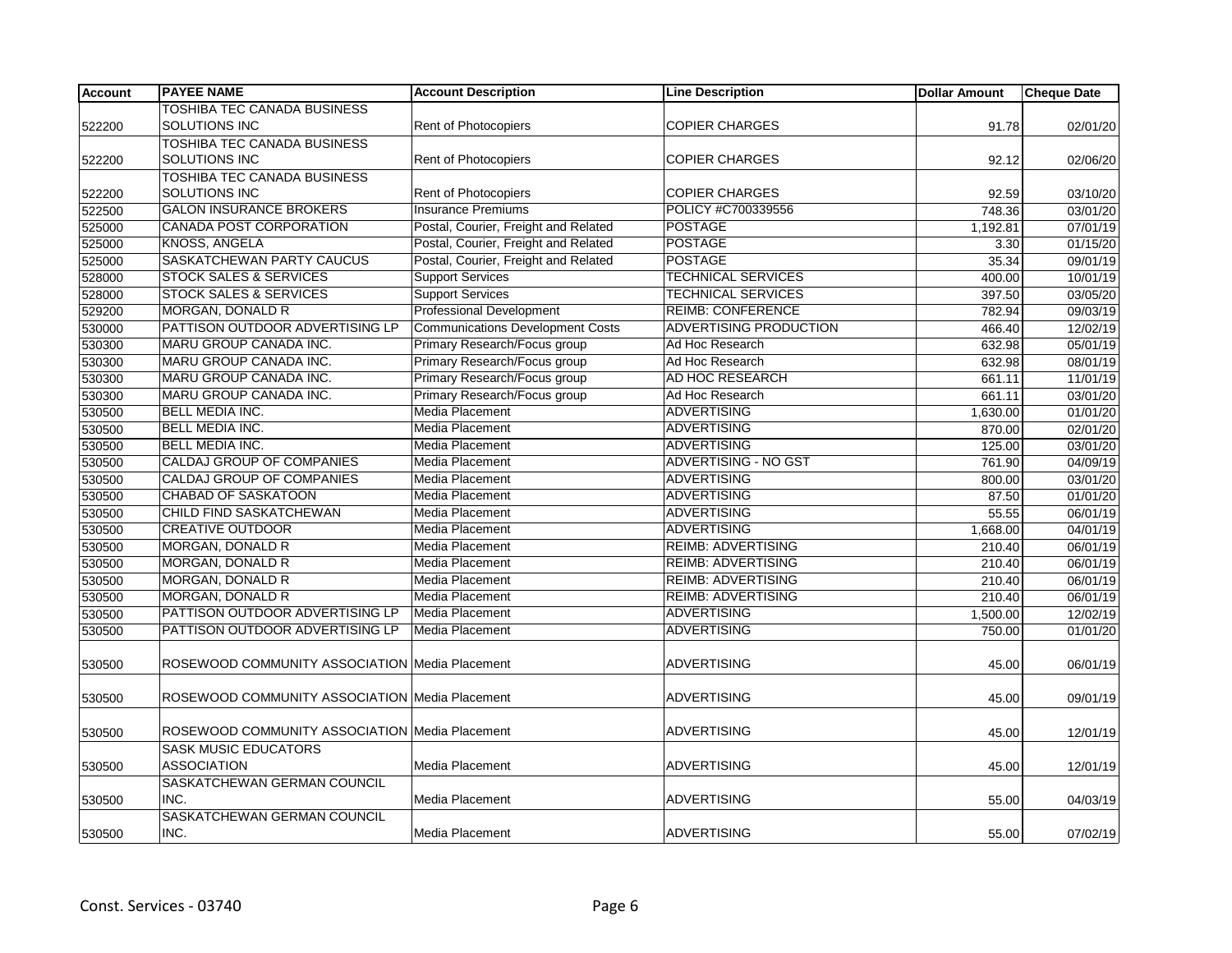| <b>Account</b> | <b>PAYEE NAME</b>                  | <b>Account Description</b>    | <b>Line Description</b>         | <b>Dollar Amount</b> | <b>Cheque Date</b> |
|----------------|------------------------------------|-------------------------------|---------------------------------|----------------------|--------------------|
|                | SASKATCHEWAN GERMAN COUNCIL        |                               |                                 |                      |                    |
| 530500         | INC.                               | Media Placement               | <b>ADVERTISING</b>              | 55.00                | 10/10/19           |
|                | SASKATCHEWAN GERMAN COUNCIL        |                               |                                 |                      |                    |
| 530500         | INC.                               | Media Placement               | <b>ADVERTISING</b>              | 55.00                | 12/11/19           |
| 530500         | <b>SASKATOON DESIGNETC</b>         | Media Placement               | <b>ADVERTISING</b>              | 88.34                | 07/01/19           |
| 530500         | <b>SASKATOON DESIGNETC</b>         | Media Placement               | <b>ADVERTISING</b>              | 200.00               | 12/01/19           |
| 530500         | <b>SASKATOON DESIGNETC</b>         | Media Placement               | <b>ADVERTISING</b>              | 200.00               | 01/02/20           |
| 530500         | <b>SASKATOON DESIGNETC</b>         | Media Placement               | <b>ADVERTISING</b>              | 200.00               | 02/04/20           |
| 530500         | <b>SASKATOON DESIGNETC</b>         | Media Placement               | <b>ADVERTISING</b>              | 200.00               | 03/02/20           |
| 530500         | <b>SASKATOON EXPRESS NEWSPAPER</b> | Media Placement               | <b>ADVERTISING</b>              | 190.00               | 05/01/19           |
| 530500         | <b>ST. ANDREW'S COLLEGE</b>        | Media Placement               | <b>ADVERTISING</b>              | 56.25                | 03/03/20           |
|                | SASKATOON FASTPRINT LIMITED        |                               |                                 |                      |                    |
| 530800         | PARTNERSHIP                        | Publications                  | NEWSLETTERS                     | 665.45               | 05/08/19           |
|                | SASKATOON FASTPRINT LIMITED        |                               |                                 |                      |                    |
| 530800         | PARTNERSHIP                        | Publications                  | NEWSLETTERS                     | 2,611.26             | 07/01/19           |
| 530900         | MORGAN, DONALD R                   | <b>Promotional Items</b>      | <b>REIMB: WREATH</b>            | 75.00                | 10/01/19           |
| 542000         | <b>KNOSS, ANGELA</b>               | Travel                        | C.A. TRAVEL JUNE 24-25, 2019    | 216.68               | 07/01/19           |
| 550200         | MORGAN, DONALD R                   | Books, Mags and Ref Materials | <b>REIMB: CONSTITUENCY MAPS</b> | 199.80               | 10/10/19           |
| 555000         | <b>BRAM LENS</b>                   | Other Material and Supplies   | OFFICE SUPPLIES                 | 214.80               | 05/07/19           |
| 555000         | KNOSS, ANGELA                      | Other Material and Supplies   | <b>OFFICE SUPPLIES</b>          | 780.82               | 01/15/20           |
| 555000         | <b>SUPREME BASICS</b>              | Other Material and Supplies   | <b>OFFICE SUPPLIES</b>          | 779.04               | 03/18/20           |
| 564300         | KNOSS, ANGELA                      | Computer Hardware - Exp.      | <b>HP LAPTOP COMPUTER</b>       | 944.31               | 03/25/20           |
| 564600         | MORGAN, DONALD R                   | Computer Software - Exp       | <b>REIMB: SECURITY SOFTWARE</b> | 131.27               | 03/25/20           |
| 564600         | <b>STOCK SALES &amp; SERVICES</b>  | Computer Software - Exp       | SOFTWARE/IT SUPPORT             | 318.00               | 03/05/20           |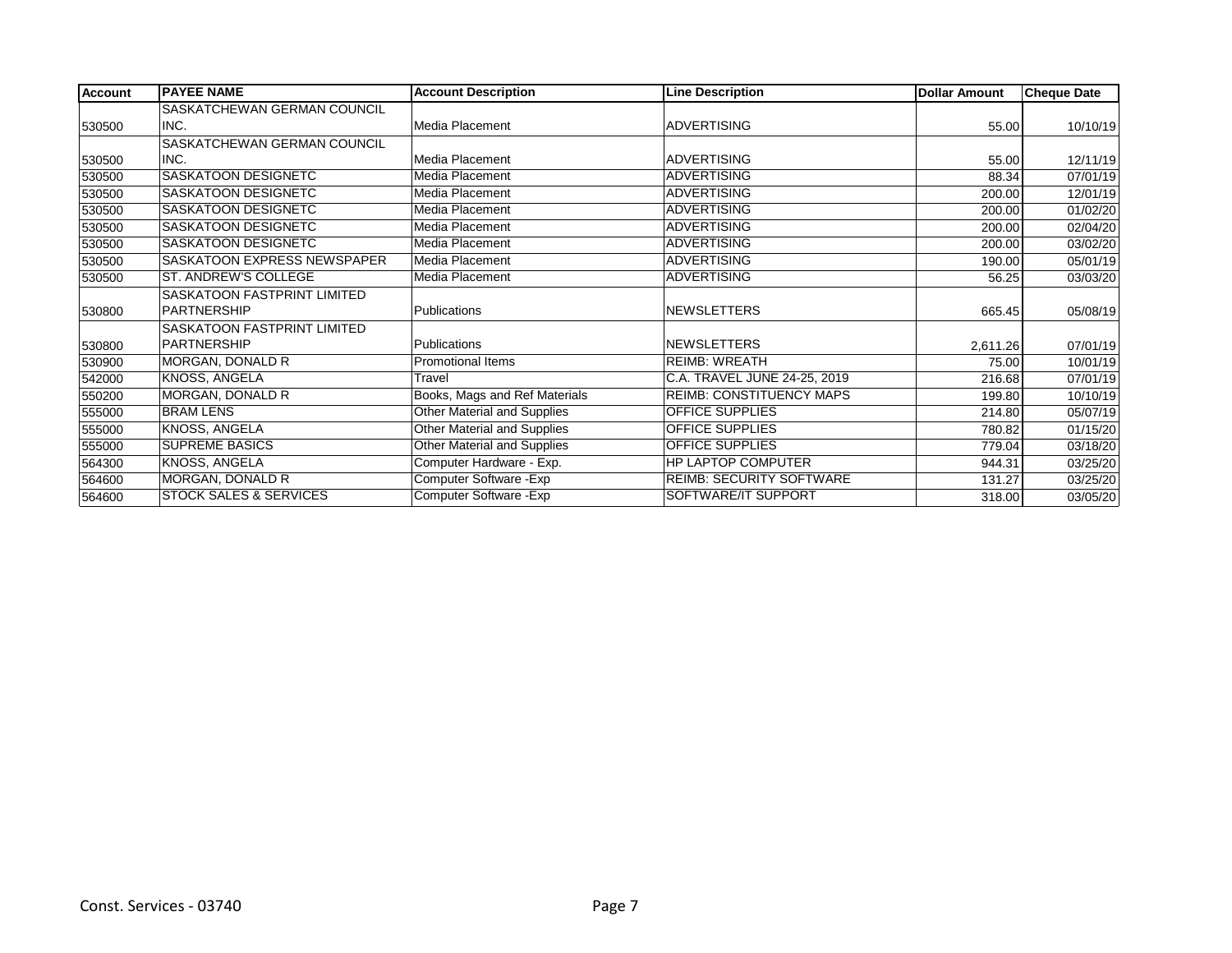**Morgan, Don 2019-2020**

# **LEGISLATIVE ASSEMBLY OF SASKATCHEWAN MEMBERS' ACCOUNTABILITY AND DISCLOSURE REPORT For the fiscal year ending March 31, 2020**

#### **DIRECTIVE #6 - CONSTITUENCY ASSISTANT EXPENSES**

**2019-2020 TOTAL: \$59,767.50**

| <b>Account</b> | <b>Payee Name</b>      | <b>Account Description</b> | <b>Dollar Amount</b> | <b>Cheque Date</b> |
|----------------|------------------------|----------------------------|----------------------|--------------------|
|                |                        |                            |                      |                    |
| 513000         | KNOSS, ANGELA C        | Out-of-Scope Permanent     | 0.00                 | 04/03/19           |
| 513000         | <b>KNOSS, ANGELA C</b> | Out-of-Scope Permanent     | 2,000.00             | 04/16/19           |
| 513000         | KNOSS, ANGELA C        | Out-of-Scope Permanent     | 2,000.00             | 05/01/19           |
| 513000         | <b>KNOSS, ANGELA C</b> | Out-of-Scope Permanent     | 2,000.00             | 05/15/19           |
| 513000         | <b>KNOSS, ANGELA C</b> | Out-of-Scope Permanent     | 2,000.00             | 05/29/19           |
| 513000         | <b>KNOSS, ANGELA C</b> | Out-of-Scope Permanent     | 2,000.00             | 06/12/19           |
| 513000         | <b>KNOSS, ANGELA C</b> | Out-of-Scope Permanent     | 2,000.00             | 06/26/19           |
| 513000         | KNOSS, ANGELA C        | Out-of-Scope Permanent     | 2,000.00             | 07/10/19           |
| 513000         | <b>KNOSS, ANGELA C</b> | Out-of-Scope Permanent     | 2,000.00             | 07/24/19           |
| 513000         | <b>KNOSS, ANGELA C</b> | Out-of-Scope Permanent     | 2,000.00             | 08/07/19           |
| 513000         | <b>KNOSS, ANGELA C</b> | Out-of-Scope Permanent     | 2,000.00             | 08/21/19           |
| 513000         | KNOSS, ANGELA C        | Out-of-Scope Permanent     | 2,000.00             | 09/04/19           |
| 513000         | KNOSS, ANGELA C        | Out-of-Scope Permanent     | 2,000.00             | 09/18/19           |
| 513000         | <b>KNOSS, ANGELA C</b> | Out-of-Scope Permanent     | 2,160.00             | 10/02/19           |
| 513000         | <b>KNOSS, ANGELA C</b> | Out-of-Scope Permanent     | 2,160.00             | 10/16/19           |
| 513000         | KNOSS, ANGELA C        | Out-of-Scope Permanent     | 2,160.00             | 11/01/19           |
| 513000         | KNOSS, ANGELA C        | Out-of-Scope Permanent     | 2,160.00             | 11/13/19           |
| 513000         | <b>KNOSS, ANGELA C</b> | Out-of-Scope Permanent     | 2,160.00             | 11/27/19           |
| 513000         | <b>KNOSS, ANGELA C</b> | Out-of-Scope Permanent     | 2,160.00             | 12/11/19           |
| 513000         | KNOSS, ANGELA C        | Out-of-Scope Permanent     | 2,160.00             | 12/24/19           |
| 513000         | <b>KNOSS, ANGELA C</b> | Out-of-Scope Permanent     | 2,160.00             | 01/08/20           |
| 513000         | KNOSS, ANGELA C        | Out-of-Scope Permanent     | 2,160.00             | 01/23/20           |
| 513000         | <b>KNOSS, ANGELA C</b> | Out-of-Scope Permanent     | 2,160.00             | 02/05/20           |
| 513000         | <b>KNOSS, ANGELA C</b> | Out-of-Scope Permanent     | 2,160.00             | 02/19/20           |
| 513000         | <b>KNOSS, ANGELA C</b> | Out-of-Scope Permanent     | 2,160.00             | 03/04/20           |
| 513000         | <b>KNOSS, ANGELA C</b> | Out-of-Scope Permanent     | 2,160.00             | 03/18/20           |
| 513000         | <b>KNOSS, ANGELA C</b> | Out-of-Scope Permanent     | 2,160.00             | 04/01/20           |
| 513000         | <b>KNOSS, ANGELA C</b> | Out-of-Scope Permanent     | 432.00               | 04/09/20           |
| 514000         | KOCH, DAX              | Casual/Term                | 179.37               | 09/18/19           |
| 514000         | KOCH, DAX              | Casual/Term                | 358.73               | 10/02/19           |
| 514000         | KOCH, DAX              | Casual/Term                | 358.73               | 10/16/19           |
| 514000         | KOCH, DAX              | Casual/Term                | 358.73               | 11/01/19           |
| 514000         | KOCH, DAX              | Casual/Term                | 358.73               | 11/13/19           |
| 514000         | KOCH, DAX              | Casual/Term                | 358.73               | 11/27/19           |
| 514000         | KOCH, DAX              | Casual/Term                | 358.73               | 12/11/19           |
| 514000         | KOCH, DAX              | Casual/Term                | 358.73               | 12/24/19           |
| 514000         | KOCH, DAX              | Casual/Term                | 358.73               | 01/23/20           |
| 514000         | KOCH, DAX              | Casual/Term                | 269.05               | 02/05/20           |